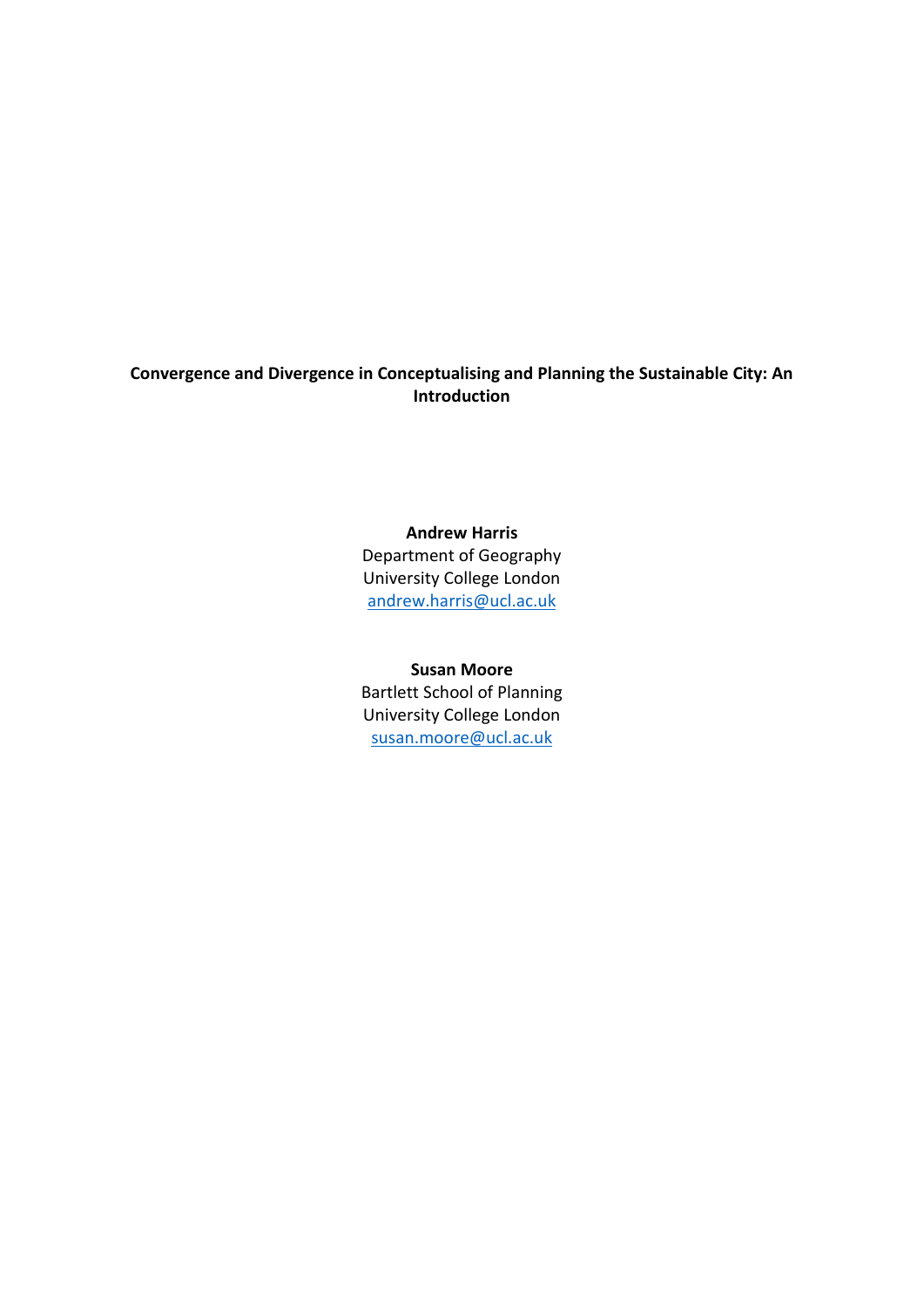## **Convergence and Divergence in Conceptualising and Planning the Sustainable City**

## **Abstract**

This special section navigates the contested terrain of *the sustainable city* and aims to develop new entry points for interdisciplinary dialogue and research. Six contributions from geography, planning and engineering critically engage with the simultaneous convergence of sustainable city visions and universal models of 'best practice' and the demonstrable divergence in how these visions and models are conceptualised and adopted in specific urban contexts. The papers unpack the implications of an emphasis on models and modelling of the sustainable city in relation to green urbanism, governance, building assessment, masterplanning, pedagogy and critical urban enquiry.

**Key Words:** sustainable city, convergence, policy mobilities, divergence, urban planning

**Word Length:** 2626 (including references, excluding abstract, title and key words)

Davidson and Gleeson (2014, 186) refer to the 'meme' of sustainability, gesturing to the global take-up and mainstreaming of the concept in city planning and policymaking. It has, they argue, 'acquired an aura of goodness, like the words justice or democracy or freedom'. A meme implies a pervasive belief that can quickly replicate itself and is easily imitated (cf Dawkins 1976). The ability to imitate demands identifiable characteristics and measures of comparability, hence the common sense demand for models, tool kits, checklists and exemplars promising to deliver, or at least guide the delivering of the desired outcome - *the sustainable city*. On the one hand this points to the convergence of sustainable city visions through the domination of a few influential singular city 'models' and their prolific influence on urban policy agendas around the world (e.g. eco-cities of Dongton and Masdar; liveable cities of Vancouver and Melbourne; the creative cities of Barcelona and Portland, to name but a few). These exemplar city models suggest that the sustainable city can be pre-defined and met by following key pathways of enshrined 'best practice' (Guy and Marvin 1999; Bulkeley 2006; McCann and Ward 2010; Hodson and Marvin 2010). Yet, on the other hand, mimesis invokes modification and change as imitation is attempted; copies are never perfect and imitation is often selective, thus it is possible to identify and highlight a tremendous divergence in how 'sustainability' is conceptualised (Howard 1898; WCED 1987; Girardet 1999; Rydin 2010; Davidson 2010; Dobson 2011) and how so-called 'best practices' have been adopted and adapted to specific urban contexts (Crot 2010; Harris and Moore 2012; Moore 2013). This simultaneous convergence and divergence is the process at the heart of this special section.

Six short papers have been brought together which navigate the contested global terrain of urban sustainability and develop new entry points for critical dialogue and research. They explore the role of international masterplanners Elizabeth Rapoport) and building assessment models (James Faulconbridge) in the production and dissemination of globalised models of sustainable urbanism. They delve into new governance ideologies and managerial practices (Mike Raco) and new forms of ecological urban imagineering (C P Pow and Harvey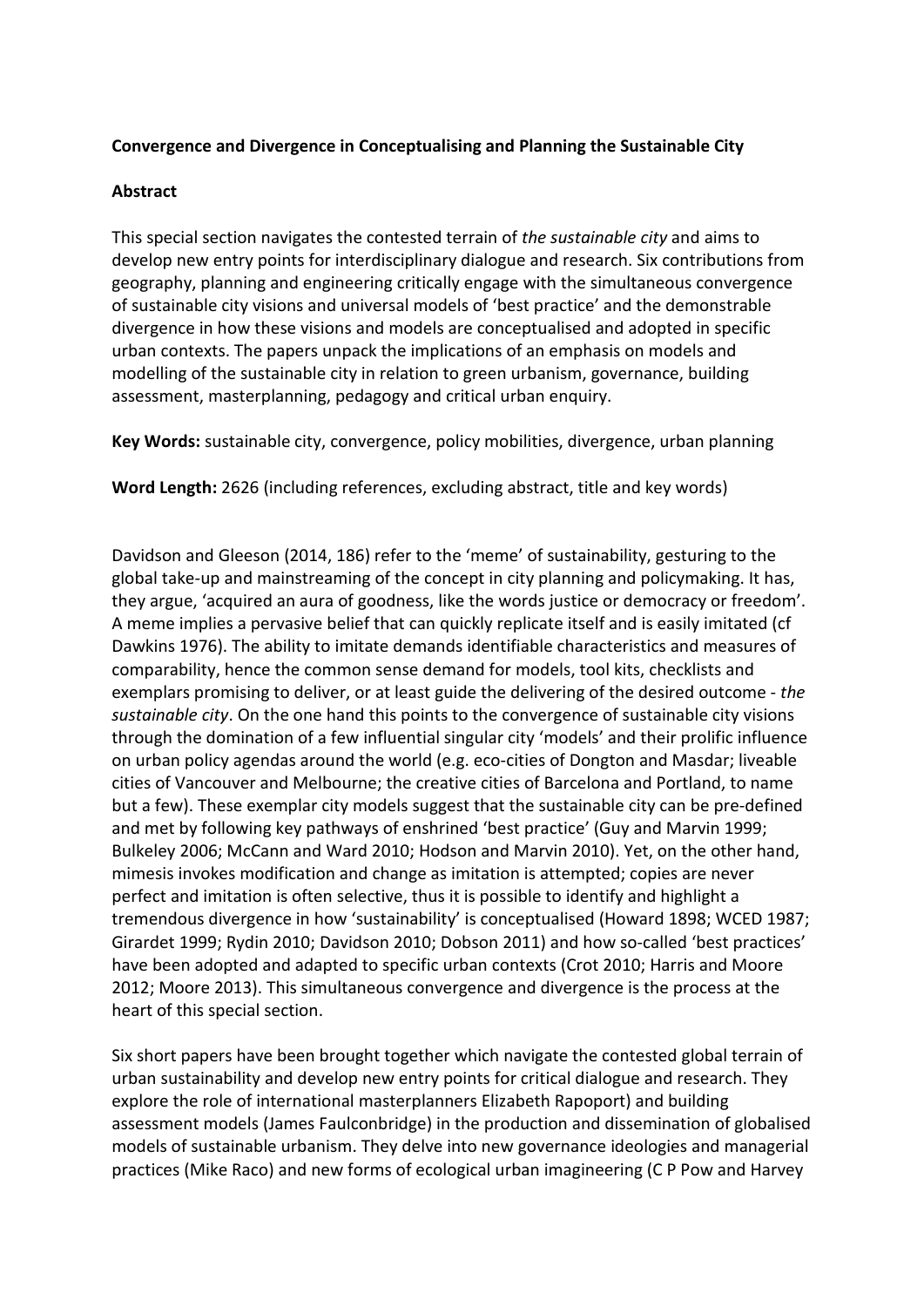Neo). They reflect on the pedagogic parameters involved in framing the sustainable city (Susan Moore, Yvonne Rydin and Brian Garcia) or provide a careful historiography of ecological urbanism (Matthew Gandy). Bringing together planners and geographers, these six papers provide an important spectrum of engagement with ideas of the sustainable city. Some offer a broad overview of the internationalisation of ideas and practices around the sustainable city, drawing on interview material with transnational actors or a systematic survey of websites across several countries. Others use a focus on particular key examples such as the 2012 London Olympics and the Sino-Singapore Tianjin Eco-city to develop critical arguments around the contemporary institutional and ideological framing of the sustainable city. Together they pull together an important repertoire of ways that the sustainable city has been composed and comprised, including spreadsheets, legal contracts, teaching practices, ecological metaphors and planning seminars. They also identify the operation of an urban 'sustainability fix' across different scales, histories and geographies, for instance in seeking new markets as a result of the recent financial crisis in the UK and US, and in efforts at ecological modernisation in rapidly urbanising China. Throughout there is an emphasis on models and modelling of the sustainable city, whether in relation to green urbanism, governance, masterplanning, pedagogy, building assessments or intellectual enquiry.

The papers in this section begin to outline some of the key organisations, technologies and delivery mechanisms that define, shape and instigate sustainable urbanism, and the particular tracks and routes in which it travels and is understood. Elizabeth Rapoport identifies a core of international architecture, engineering and planning firms based in North America and Western Europe which are 'disproportionately represented on projects where sustainability is a key element' (2), although C.P. Pow and Harvey Neo's work also emphasises inter-Asian transfers of eco-city ideas, especially between Singapore and China. James Faulconbridge notes how there is an increasing international reach of UK and USoriginating mobile sustainable building assessment models, while Mike Raco emphasises how an elite group of business service provider companies have come to dominate in providing governmental advice around sustainability agendas as they are seen to possess the necessary capacities and expertise to oversee increasingly complex and expensive development processes. Importantly, as Susan Moore and her colleagues highlight, this global network of sustainable city actors, approaches and procedures is fed by a proliferating range of specialist sustainable city higher education programmes.

This core set of agents and components of the sustainable city, operating through command centres such as London and mobilised through particular geographical channels, provides a relatively standardized menu of actors, ideas, terms and techniques. Rapoport's research on masterplanning around sustainable urban projects reveals 'a fairly uniform and consistent set of ideas' (4). Likewise Moore et al. argue that a rhetorical set up of 'common problems' (2) around urban sustainability has often led to a series of common solutions in higher education programmes, while Raco emphasises how particular contractual agreements have been used to narrowly frame possible dimensions to urban sustainability. This meets what Faulconbridge calls a 'desire for global consistency' (13) that renders places commensurable, albeit with some scope for local adaptability. Sustainable urbanism, complete with examples of 'best practice', 'industry standards', and technical checklists, offers a 'global' model, aesthetic or brand that can be easily marshalled and mobilised in entrepreneurial attempts at fostering, legitimising and promoting contemporary forms of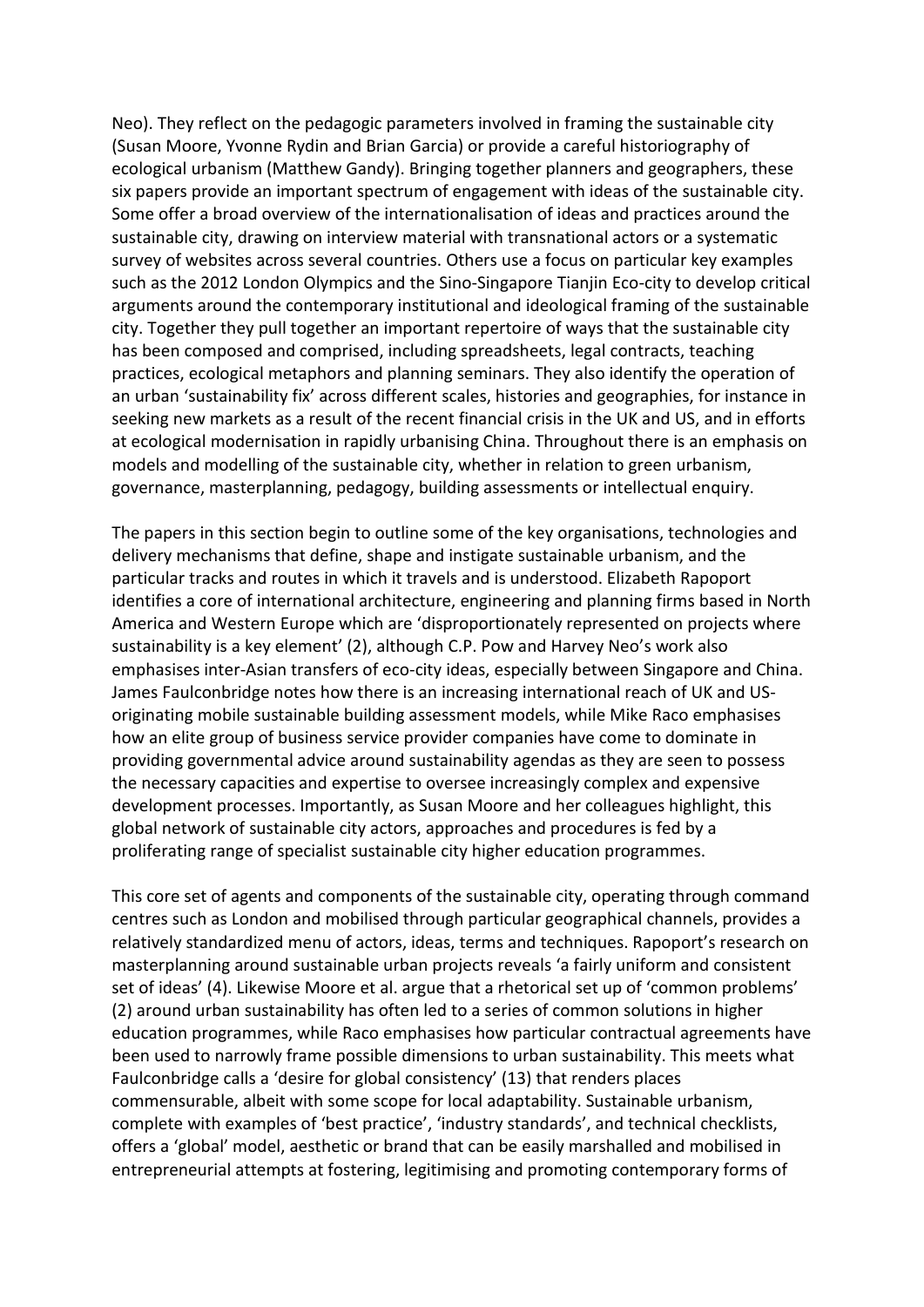urban development. However, an emphasis on emulation, inter-referencing and benchmarking should not lead to assumptions that actors necessarily passively adopt globalised and universal models of urban sustainability. Rapoport shows how clients of Western planning consultants in cities of the Middle East often strategically assume sustainable credentials at an early stage of the development process, while Moore et al (6) suggest many students use sustainable city education to position themselves within international job market opportunities.

Yet this apparent globalised homogeneity in sustainable urbanism has been accompanied by mutation, contradiction and contingency. Several of the authors in this section draw on McCann and Ward's (2010) relationality-territoriality dialectic in exploring the global mobility of ideas around sustainable urbanism. The sustainable city, although mobilised through a transnational network of transfer agents, is seen as routed through particular urban contexts with specific histories, political systems and cultural milieus. Perhaps most strikingly, Pow and Neo (2) detail how the notion of modelling green urbanism in China is shaped through local traditions and vocabulary, 'because in both traditional Confucian and Maoist thoughts, emulating successful individuals and processes were often celebrated as an exemplary form of learning'. Moore et al. detail how sustainable city higher education programmes, although sharing key similarities in their rhetoric and framing of urban problems, do recognise 'the importance of geographical specificity in the application and implementation of sustainable cities theory and practice' (1), often incorporating forms of situated learning within the educational experience.

What is crucial is to consider sustainability as an 'essentially contested concept' (Dobson, 2011, 1229). Rather than the *meme* of sustainability, it is more accurate perhaps to think of sustainability as a *memeplex* (or meme-complex), that is to say a collection or grouping of memes that have evolved into a mutually supportive relationship or more simply, a set of ideas that reinforce each other (Blackmore 1999). Ultimately, the same idea, sustainability, can be expressed with different memes supporting it. This distinction between concept and conceptions underpins the recent promotion of the pathways approach to understanding and researching urban sustainability (Guy and Marvin 1999; Williams 2010; Leach et al 2010). Forerunners in this endeavour, Guy and Marvin stressed back in 1999 that a multiple vision framework originates from the first principle that 'the promotion of sustainable cities must start with a contested vision of the sustainable city' (p. 272). This emphasises the social construction of the *image* of what constitutes the sustainable city; it privileges the competing *logics* of innovation without prioritising the technical over the social and it sees *pathways* towards a sustainable city emerging not through the overcoming of social barriers by technical or managerial innovation but through the *contextual* richness of coalitions of interest and the bottom-up promotion of initiatives, strategies and plans through *partnership*, not merely consensus, across interests. Seen in this way, it is argued the sustainable city 'needs to be treated as an open or empty concept which is filled by sets of competing claims about what the sustainable city might become' (Guy and Marvin 1999, 273). Whitehead (2003) similarly laments the reification of the sustainable city as an ontological object, by which he means 'analyses tend to assume the prior existence of a thing called a sustainable, or indeed unsustainable, city and ignore the complex discursive processes and socio-political struggles through which sustainable cities are produced' (p. 1187). In this way, the sustainable city takes on a neutrality and apolitical overlay that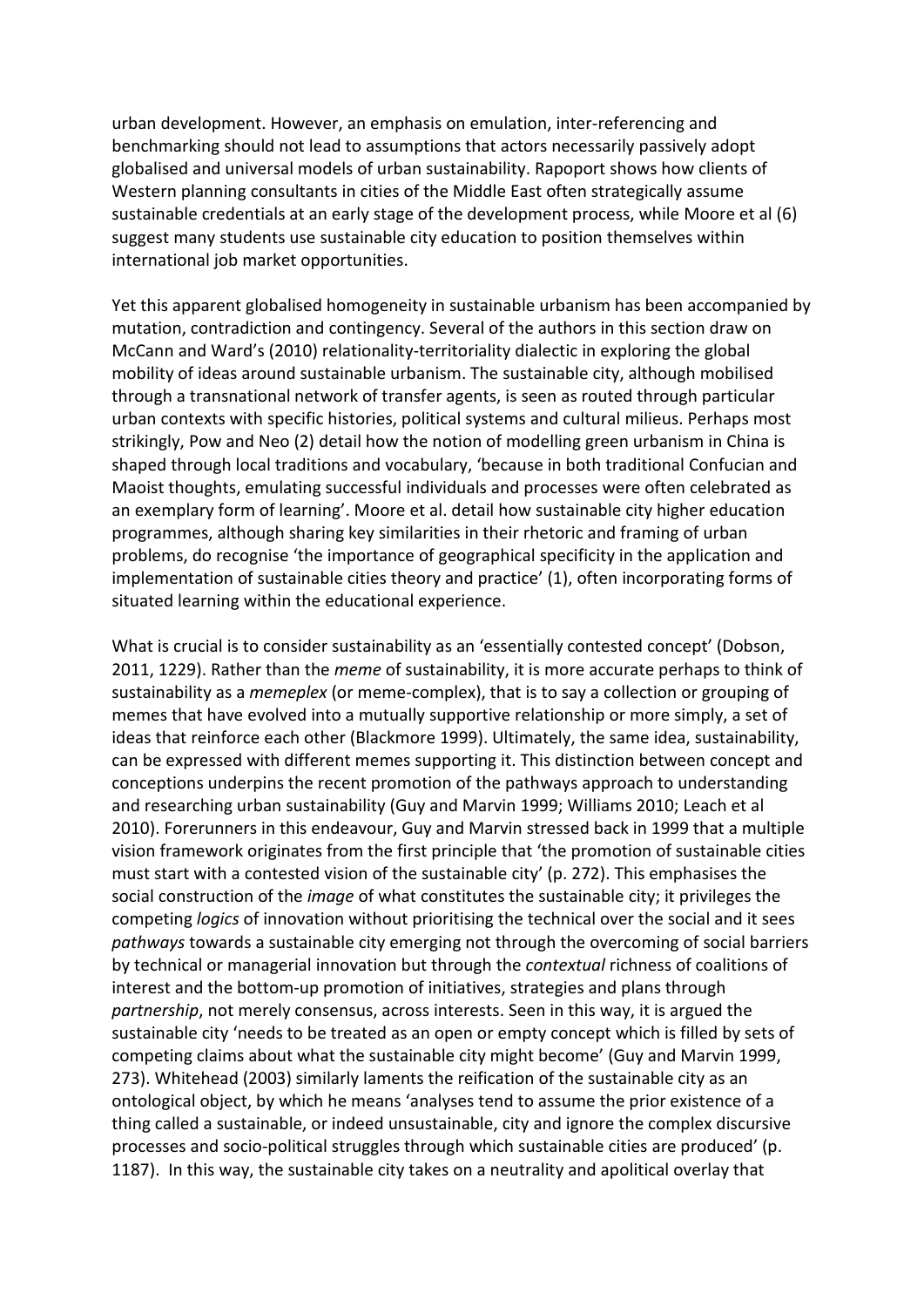belies its social construction. As Whitehead (2003) asserts, sustainable cities 'are never finished objects', whether a tangible object or a location on a map – 'but rather in a constant state of becoming' (p.1187).

Guy and Marvin (1999) have therefore cautioned that the domination of singular, largely technocratic visions, supported by best practice rhetoric and regulatory policing of nontechnical behaviours (the so-called barriers to resource efficiencies) potentially squeeze out alternative logics that find it difficult to gain footing in the social context themselves, thus limiting debate about the types of sustainable urban futures possible and promoting a selective outcome. This may indeed be an unconscious process, symptomatic of policy formulation practices more generally, wherein as Sorenson (2010) explains 'policy windows open when pressing problems are linked to solutions and both are swept up in a political moment when political will is generated for implementation' (p. 121). The identification of a problem is closely related to the availability of solutions; wherein 'solutions make problems comprehensible and action imaginable' (p.121). As Faulconbridge notes in this issue, this often translates into weak or 'light-green' interpretations of consensus-based urban sustainability being popularised, restricting opportunities to use vernacular and more locally sensitive sustainability solutions and building designs. Moreover, this potentially does more harm than allowing unchecked patterns of urban development to continue (Swyngedouw, 2010). This is because it 'foreclose[s] the conditions of possibility under which more radical approaches to urban socio-environmental development could flourish, while helping to maintain a distinctly post-political and post-democratic urban system' (Whitehead, 2012, 29). Mike Raco for instance details how the recent compartmentalising of sustainability projects into 'a series of definable tasks whose inputs and outcomes can be measured and calculated' (1) closes down democratic debate about more sustainable urban futures.

Against these uncontested, inert and deliberately limited understandings, the papers in this special section seek to open up wider ways of conceptualising and planning the sustainable city. In particular they point to how a focus on models of the 'sustainable city' can develop important new empirical perspectives and conceptual approaches within work on urban policy mobilities. This includes exploring how certain key sustainable city models crystallise from 'a bundle of practices and conventions' (Rapoport, 5) and how they are rendered visible and mobile – or otherwise. This also includes explicitly investigating processes of urban learning around the sustainable city, such as in higher education programmes. These papers also point to the need for further work on the particular microspaces and 'events along the way' (McCann, 2011) that produce – and challenge – ideas and ideals of the sustainable city, and the intellectual histories of key terms such as 'ecology' that underpin conceptual and disciplinary framings of this urban field. The papers also begin to identify potential political responses to addressing the inherent socio-ecological contradictions of urban sustainability. These will require developing pedagogical and institutional approaches that better embrace the productive tensions that emerge from sustainable city knowledge and practice. This will be key in tackling what Raco (7) defines as the 'in-built expansionism' of recent managerial models emphasising objectives of sustainable urbanism. It is hoped that the conceptual and critical perspectives drawn together here might allow a broader diversity of approaches, definitions, histories and concepts around the sustainable city to be flagged; ones that leave more room for democratic experimentation, grassroots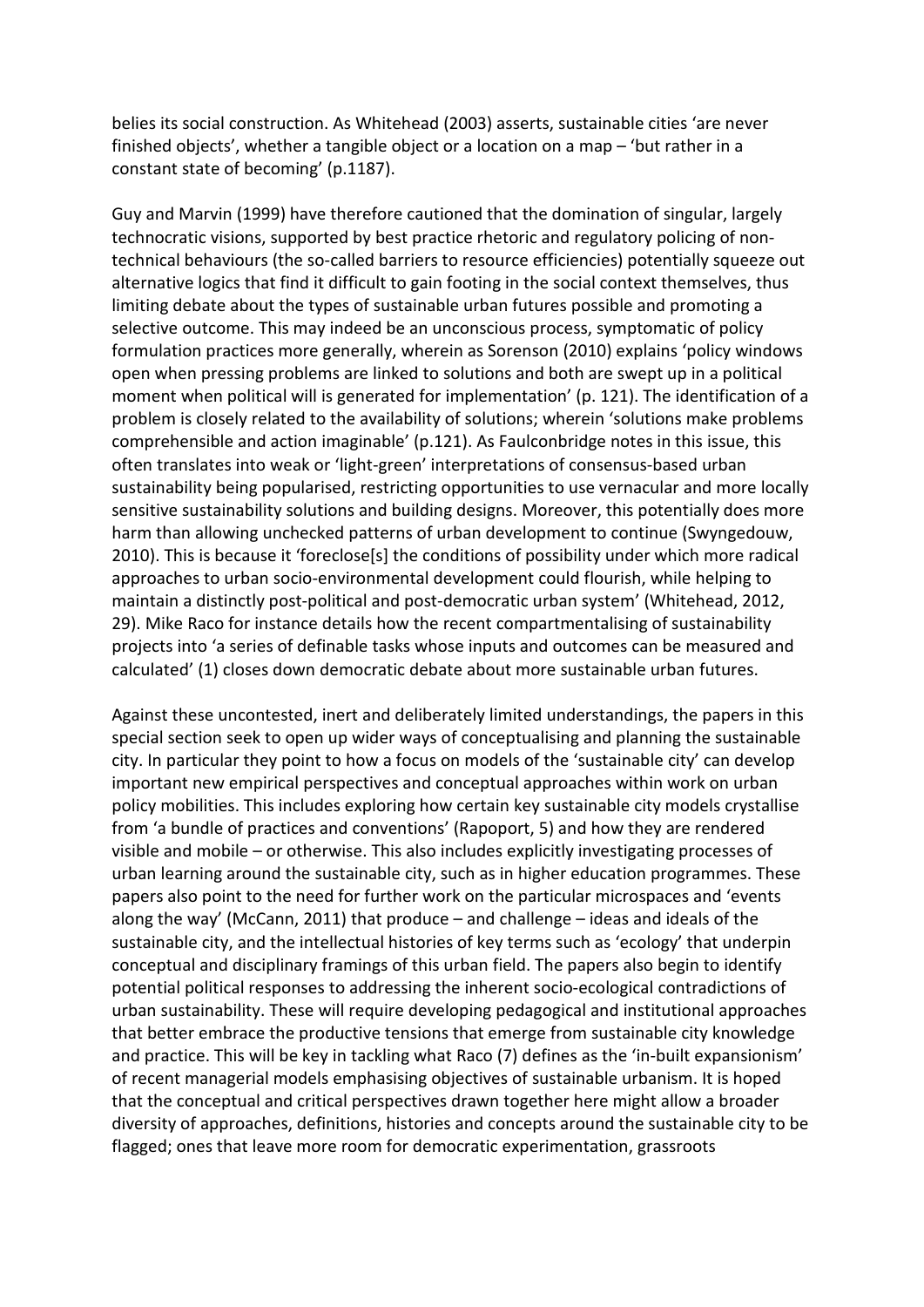innovations, vernacular sustainable design initiatives, and alternative forms of ecourbanism.

## **Acknowledgements**

With thanks to participants at the 'Towards Convergence or Divergence in Planning the Sustainable City?' workshop which took place in March 2010 at University College London, supported by an EPSRC funded programme, 'Bridging the Gaps'. Thanks as well to Dr Tim Bunnell from the National University Singapore's Asia Research Institute, who acted as an external discussant at the event.

## **References**

**Blackmore S** 1999 *The Meme Machine* Oxford, Oxford University Press.

**Bulkeley, H** 2006 Urban sustainability: learning from best practice? *Environment and Planning A* 38 1029-1044.

**Crot L** 2010 Transnational urban policies: 'relocating' Spanish and Brazilian models of urban planning in Buenos Aires *Urban Research and Practice* 3(2) 119-137.

**Davidson K and Gleeson B** 2014 The sustainability of an entrepreneurial city? *International Planning Studies* 19(2) 173-191.

**Davidson M** 2010 Sustainability as ideological praxis: the acting out of planning's master signifier *City* 14(3) 1-17.

**Dawkins R** 1976 *The Selfish Gene* Oxford, Oxford University Press.

**Dobson A** 2011 STEPS – Norms, complexity, deliberation *Environment and Planning A* 43 1229-1231.

**Faulconbridge J** This issue Mobilising sustainable building assessment models: agents, strategies and local effects *Area*

**Gandy M** This issue From urban ecology to ecological urbanism: an ambiguous trajectory *Area*

**Girardet H** 1999 *Creating Sustainable Cities* Cambridge, Green Books.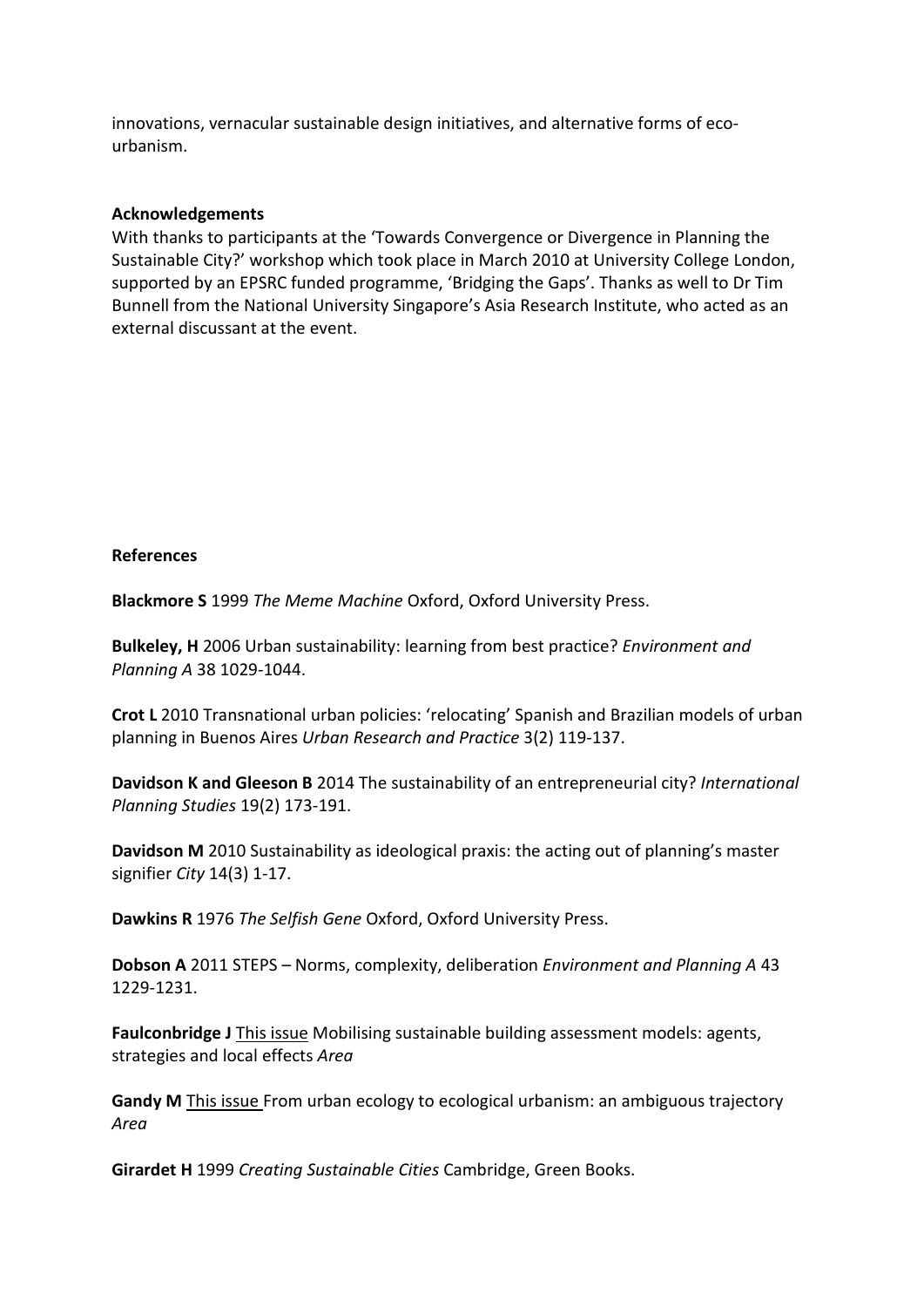**Guy S and Marvin S** 1999 Understanding sustainable cities: competing urban futures *European Urban and Regional Studies* 6(3) 268-275.

**Harris A and Moore S** 2012 Planning Histories and Practices of Circulating Urban Knowledge *International Journal of Urban and Regional Research* 37(5) 1499-1509.

**Hodson M and Marvin S** 2010 Can cities shape socio-technical transitions and would we know if they were? *Research Policy* 39 477-485.

**Howard E** 1898(2003) *To-morrow: A peaceful pathway to real reform* Abingdon Oxon, Routledge.

**Leach M, Scoones I and Stirling A** 2010 Dynamic sustainabilities: a response *Environment and Planning A* 43 1235-1237.

**McCann E** 2011 Urban policy mobilities and global circuits of knowledge: Toward a research agenda *Annals of the Association of American Geographers* 101 107-130.

**McCann E and Ward K** 2010 Relationality/Territoriality: toward a conceptualization of cities in the world *Geoforum* 41(2) 175-184.

**Moore S, Rydin Y and Garcia B** This issue Sustainable city education: the pedagogical challenge of mobile knowledge and situated learning *Area* 

**Moore S** 2013 What's wrong with best practice? Questioning the typification of New Urbanism *Urban Studies* 50(11) 2371-2387.

**Pow C P and Neo H** This issue Modelling green urbanism in China *Area*

**Raco M** This issue Sustainble city-building and the new politics of the possible: reflections on the governance of the London Olympics 2012 *Area*

**Rapoport E** This issue Globalising sustainable urbanism: the role of international masterplanners *Area*

**Rydin Y** 2010 *Governing for Sustainable Urban Development* London, Earthscan/ James & James.

**Sorenson A** 2010 Chapter 6 Urban Sustainability and Compact Cities ideas in Japan in **Healey P and Upton R** eds *Crossing Borders: International Exchange and Planning Practices* Abingdon Oxon, Routledge 117-140.

**Swyngedouw E** 2010 Apocalypse forever? Post-political populism and the spectre of climate change theory *Culture & Society* 27(2/3) 213-232.